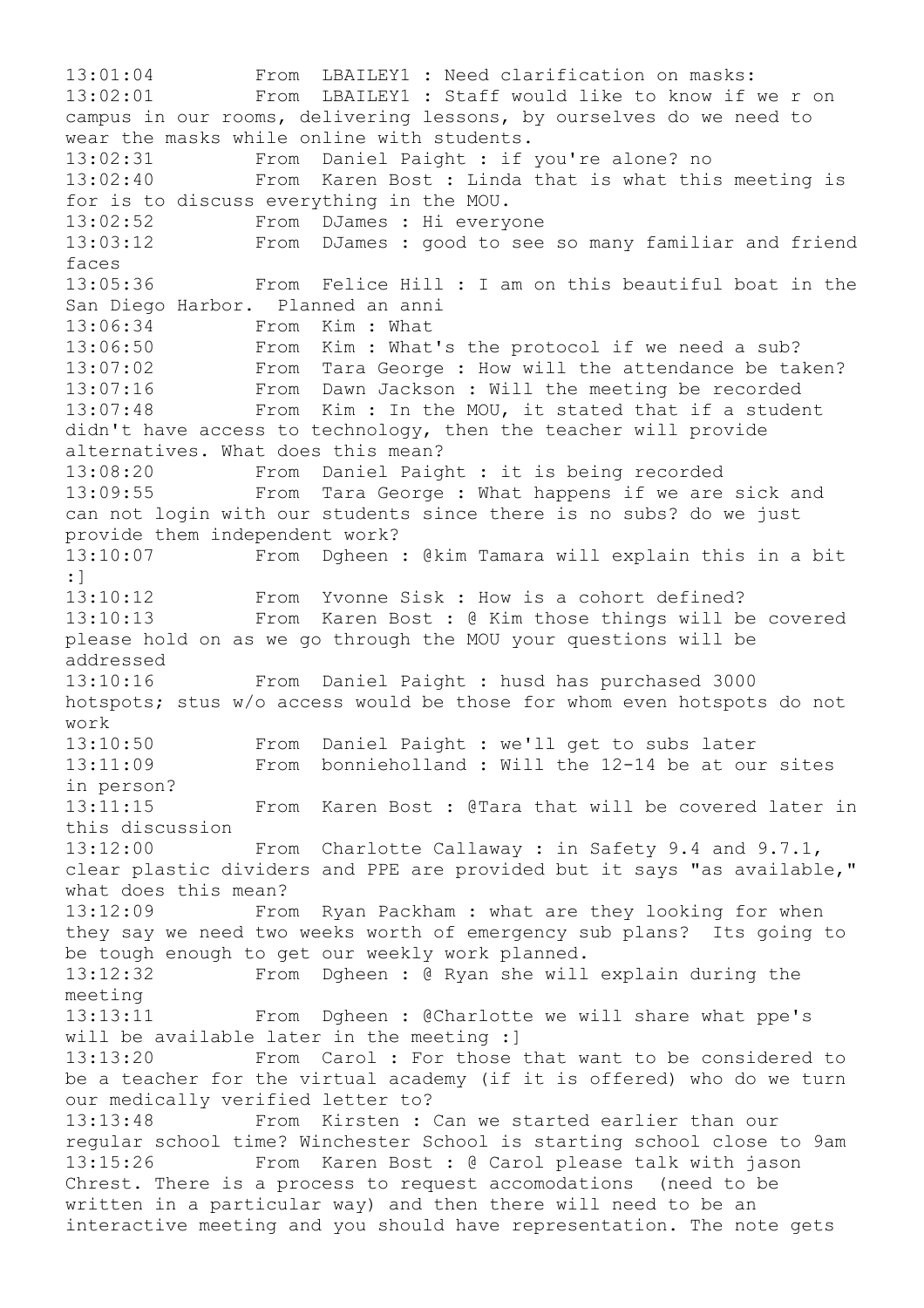turned in to HR 13:15:50 From Daniel Paight : carol, I would expect directions about such paperwork would be specified at the time the positions are flown 13:15:54 From Karen Bost : @ Kirsten this is a sample 13:15:55 From bonnieholland : the first 20 min. of school is without students? 13:16:25 From Daniel Paight : bonnie: correct<br>13:16:43 From Dgheen : @Bonnie yes it is a pla From Dgheen : @Bonnie yes it is a planning time to organize posts ect. for the day 13:17:04 From bonnieholland : Thank you 13:18:03 From Daniel Paight : yvonne: answer your question? 13:18:04 From Becky Trench : Is there any guidance for schedules for those teaching a split class? 13:18:25 From Yvonne Sisk : Dan: Yes<br>13:20:06 From Ms. Hernandez : Will te From Ms. Hernandez : Will teachers have a standard class size? Or will it be larger since online? Will there be teacher cuts? The MOU states teachers might be switched to another site, when would a teacher know if they are moving schools. 13:20:33 From Desiree Weathers : How will SH classes work? Will opportunities for "in-person" be available at least once a week or more? Can IASHs rotate each day to provide in-person services for students so all students can be included? 13:21:34 From Daniel Paight : desiree, we won't know until the kids show up; if involuntary transfers are necessary, we follow procedures in article 10 of the cba 13:22:03 From Daniel Paight : whoops, not desiree, Hernandez<br>13:22:34 From Karen Bost : @Ms. Hernandez class size will From Karen Bost : @Ms. Hernandez class size will follow what is in the collective bargaining agreement - Article 14. Teachers cannot be cut at this time unless they are temporary. Teachers can be moved according the transfer and reassignment article. 13:23:21 From Yvonne Sisk : In hybrid model, how do we teach students at the site and online at the same time? Do students at home do asynchronous activities only? 13:23:40 From Daniel Paight : yvonne: yes<br>13:23:48 From Carri Palos : If we choose From Carri Palos : If we choose to teach from home would we have daily access to the classroom for materials? 13:24:48 From Daniel Paight : carri: yes 13:24:52 From T Ray : can you go to site some days and home some days? do you have to wear a mask alone in classroom making videos/meeting with students? 13:25:03 From DJames : no tanks or daisy dukes?? 13:25:17 From Daniel Paight : or you could choose to teach from your classroom 13:25:24 From Ms. Hernandez : So it's possible to start at one school and be moved to another school? Is this based on seniority? 13:26:12 From Carri Palos : If I choose to teach from school, would my own children be able to come with me to my classroom so I can make sure they are also doing their school work? 13:26:20 From Denise : Tracy- no mask if in class alone. Only when you go out of the room or have someone else in your room.

13:26:25 From Daniel Paight : Hern: just like any other year; staffing needs can cause transfers<br>13:27:00 From Karen Bost :

From Karen Bost : @ Carrie : no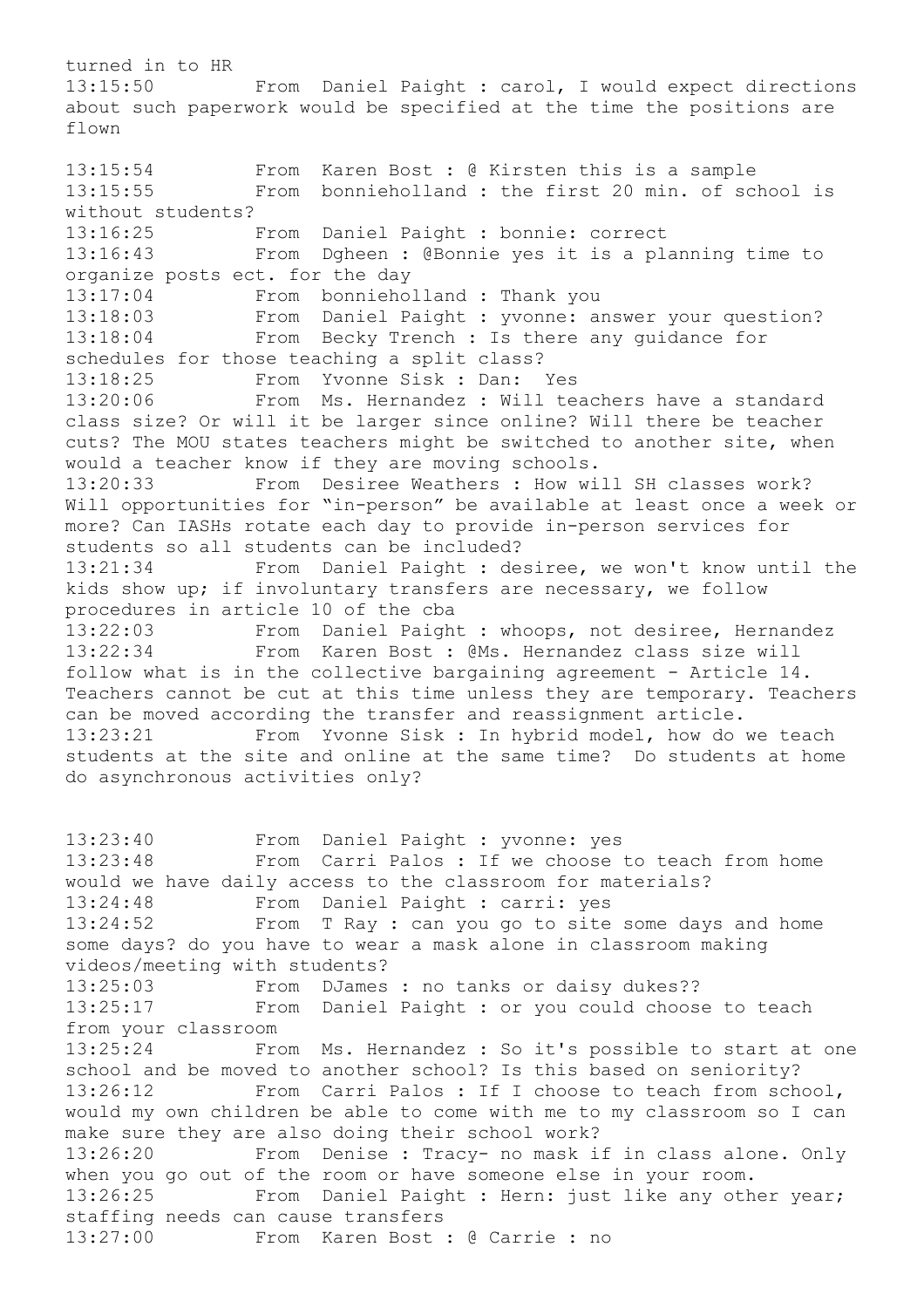13:27:06 From Laura Anderson : Cari: no children on campus....that's why we have ability to teach from home 13:27:42 From Carri Palos : @Karen and Laura, thank you! 13:27:51 From Jennifer : Do we have to follow that schedule or do we have some flexibility? Like if we wanted to pull small groups and have kids come and go throughout the day. The timing might look different than blocked out on that schedule. 13:28:21 From DJames : IEPs ARE done online. also via phone. there are sign docs that have been created. 13:28:30 From Kirsten : Can we bring home the larger monitor and all the hook ups plus the Elmo to teach from home? 13:28:34 From Karen Bost : @Jeniifer they are samples 13:28:39 From Ms. Hernandez : Ok. This is my 2nd year in this district, so trying to get a grasp of a timeline of transfers etc... Thank you. 13:29:37 From Laura Anderson : Ms. Hernandez...transfers have happened within the first month of school but we often dont know until the kids show up 13:29:42 From Yvonne Sisk : Re: attendance: Do PE and other auxiliary teachers have a way to record attendance. How do we handle attendance for students who only show up part of the day? 13:29:57 From Laura Anderson : Our Collective Bargaining Agreement CBA cover the process 13:30:16 From Susan Harker : Can we teach 3 days at school and 2 at home or do we have one or the other 13:30:32 From Laura Anderson : Susan: you can split it up if you like 13:30:56 From Laura Anderson : Susan: you can even split a day in half as long as you can get to and from your home during your lunch 13:30:59 From Daniel Paight : yvonne: attendance for async time will be determined by work completion 13:31:53 From Susan Harker : @Laura what if we are teaching kinder. Can we do morning at school and afternoon at home? 13:32:46 From Laura Anderson : Susan: yes...as long as you can get home on your lunch...also, communicate that with admin/office so they know you aren't on campus 13:32:46 From Karen Bost : @Susan it depends if you can travel home during your non duty lunch time otherwise you are tied to your duty day 13:32:57 From Desiree Weathers : Will SH have more options for how classes will be run? 13:34:08 From Tara George : for the record form, are we filling one out for each individual child, or just one for our class. filling out a form per student every week will be very time consuming. 13:35:33 From DJames : pexi?? 13:36:03 From Denise : @Desiree it is all online until we can move to a different model. You have options on teaching time with in our duty day. 13:36:49 From Denise : @Tera the form is being developed.<br>13:36:52 From Daniel Paight : desiree: the SH child is a From Daniel Paight : desiree: the SH child is a difficult case; I would think you would want direct parental assistance in some cases, where you're giving direction to the parent on how to stand in for you in the moment 13:37:33 From Carri Palos : What about portable classrooms that don't have sinks, hand sanitizer goes very fast? 13:37:53 From Daniel Paight : hand sanitizing stations for all 13:38:17 From Carri Palos : @Daniel, thank you!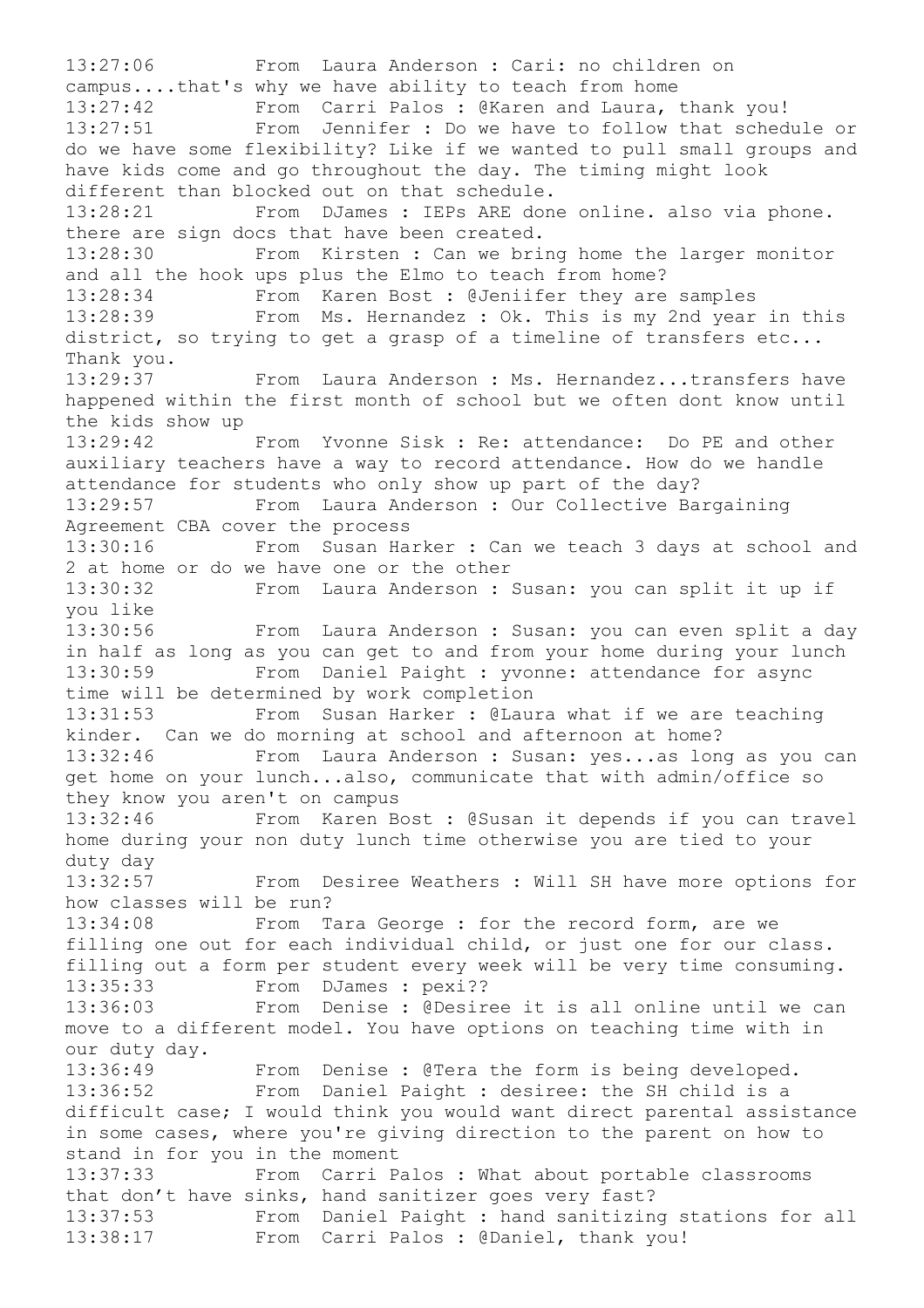13:38:34 From Daniel Paight : supplies are to be replenished as necessary 13:38:53 From paight : What about the requirement to keep our classroom doors locked? Can we prop doors open? 13:39:12 From Desiree Weathers : @ Denise and Daniel Paight Thank you 13:39:25 From Debbie : Do the clear plastic dividers sit on the floor, hang from the ceiling, sit on a table? Do they protect us from direct air contact with a small group or a whole class? 13:39:41 From iPhoneBrandi : so no staff children 13:39:42 From Dgheen : You are able to prop your door open 13:39:59 From Daniel Paight : sit on a table (dividers) 13:40:00 From Yvonne Sisk : If we feel unsafe (no PPE, sanitizer, etc. unsafe protocols) what is the procedure we should follow? 13:40:18 From Denise : Brandi no students on campus, including teachers personal children. 13:40:30 From DJames : will they be individual pexi glass available for small group instruction>> 13:40:33 From Karen Bost : Checksheet is in the Appendix of the MOU 13:40:34 From Kirsten : Consumable materials for students; will students be given BM books and Eureka workbooks the first week of school? 13:40:37 From iPhoneBrandi : ok, just wanted to make sure 13:40:44 From Daniel Paight : yvonne: you notify site admin 13:41:02 From DJames : dan ty 13:41:05 From Christi Hiner : Can you talk about 5.1.3? 13:41:56 From Luisa Casarez : Will we get thermometers to check the students? 13:42:04 From iPhoneBrandi : no sure 13:42:05 From Daniel Paight : 5.1.3 we're checking for access; it they don't have access, we notify site admin and they take it from there 13:42:24 From Christi Hiner : ty 13:42:26 From Karen Bost : Luisa- no 13:42:31 From monicaplant : Yes, I agree with Christi 5.13 states that we are to provide alternative options for those students who do not have internet access. 13:42:53 From Laura Anderson : Kristen: it is our understanding that workbooks and BM magazines will be passed out with technology 13:42:56 From T Ray : are the skeletal lesson plans for online teaching or in class? 13:42:56 From Debbie : We heard that the D.O. was providing lesson plans for the first month. 13:43:23 From 7 32 bit : When working from home - how do we "take a sick day?" Do we have to notify families of a sick day? 13:43:32 From Dgheen : @kristen your school site will have a distribution plan to get the kids the work and supplies they nee. 13:43:34 From Karen Bost : @Kirsten we do not know all of the exact materials that will be provided. that will be a district decision 13:43:44 From Denise : @Debbie - they are providing some guidance and suggestions, options 13:43:55 From Carri Palos : If someone on the school site is confirmed as Covid positive, what happens?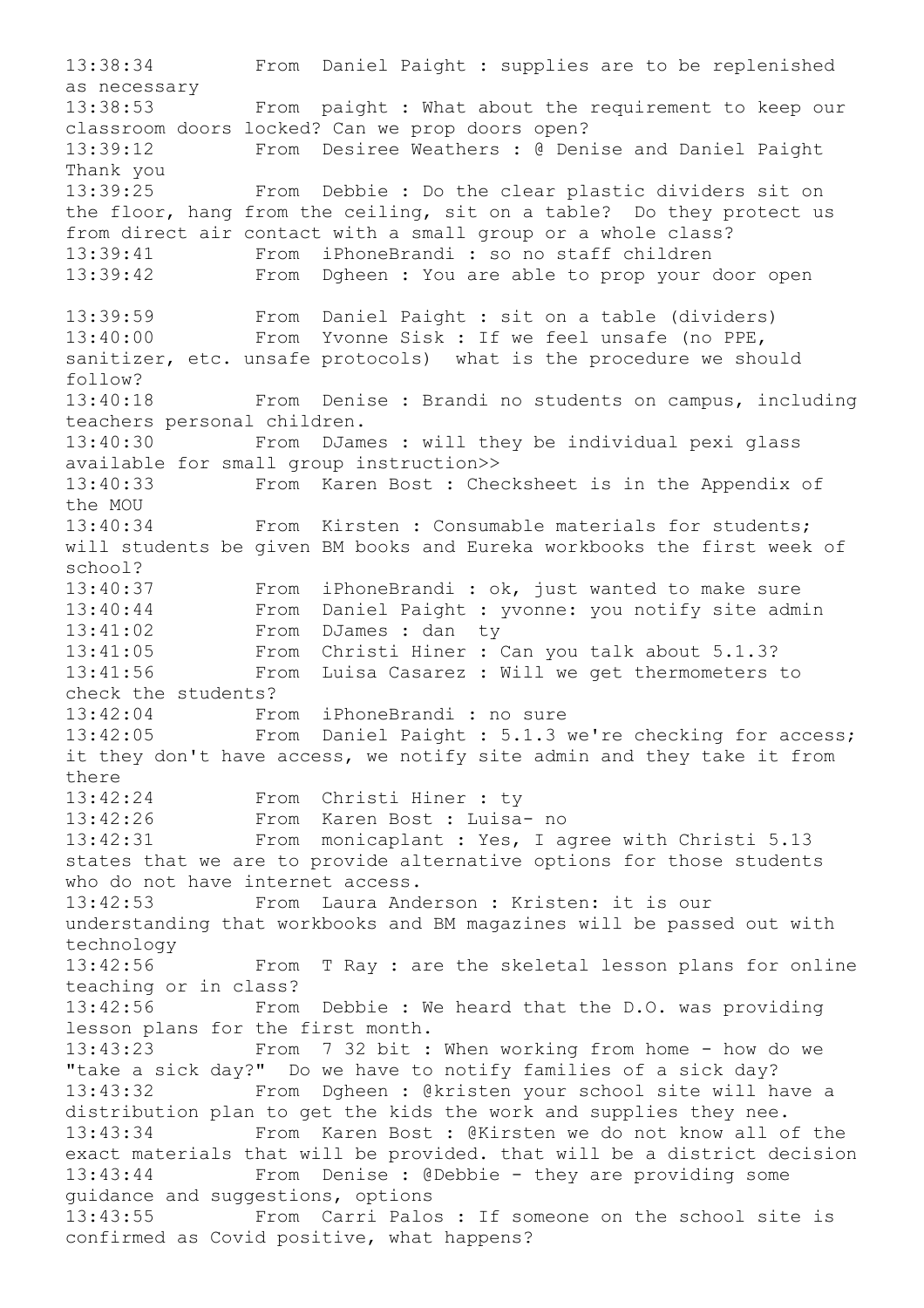13:44:10 From Daniel Paight : monica: if all our efforts to provide access fail, then we're back to paper packets; keep in mind that the district has purchased 3,000 hotspots 13:44:27 From Yvonne Sisk : If site admin is not making sure protocol is safe, do we go ahead and do the unsafe protocol and grieve later, or is their legal protection if we don't comply. 13:45:23 From Denise : @Tracy Online 13:45:59 From Denise : @Yvonne, yes it needs to be reported to HTA as an unsafe working environment. 13:46:41 From Karen Bost : @Carri there will be protocols that will be in place. the District is also following guidelines of many organizations as listed in the second paragraph in the document 13:46:41 From Tara George : I have not seen this questions answered but it was asked so I'm asking again, When working from home how do we "take a sick day?" Do we have to notify families of a sick day?<br>13:47:05 From Denise : @Tara, we will ask that at the end. 13:47:26 From Daniel Paight : A "roster" means children assigned to your class in Aeries 13:48:36 From Denise : @Dan, I also understand that teachers who have a set schedule meeting with groups of students should not be pulled to be a sub, (ie reading intervention) 13:49:09 From Daniel Paight : you would have to run out of PE and music teachers first 13:49:40 From Dgheen : @ Denise you are correct. other efforts should be made first :] but we can not promise they will never be asked to fill in. 13:50:08 From 93524622379 : Do we know about TB tests? 13:51:26 From paight : Last year, each site had a permanent sub attached to the school. Will the sites have this assigned sub this year? 13:51:58 From Karen Bost : TB tests were not discussed 13:52:11 From Susan Harker : Are they thinking that we will only go back hybrid this year and not traditional at all 13:52:30 From Aimee Clark : Will district-based TOSAs and COSAs be utilized as subs also? 13:53:06 From Ellie Frontiero : Do teachers have to be with district for 10 years or have 10 yrs of experience teaching to not be evaluated this year? 13:53:31 From Alisa's iPhone : I feel consistency is important. once we set up group times I feel they need to be at the same time each day. I'm a little confused how PE, music and LLI may work? especially if those teachers could be possibly pulled to cover a class. 13:53:32 From Dgheen : @ susan I can not say what the district is thinking but moving between the different models will depends on current situations. 13:53:54 From Ryan Packham : If you record lessons, is that considered synchronized or asynchronous? 13:54:16 From Kristina Tooley and Lisa Smith : What packets are we passing out? 13:54:36 From Dgheen : The difference between Syn and Asyn is if the teacher is live. a recorded video that you have students watch is Asyn 13:54:49 From Becky Trench : Where would I find a schedule for teaching a split class for elementary? 13:55:34 From T Ray : but could you start your day with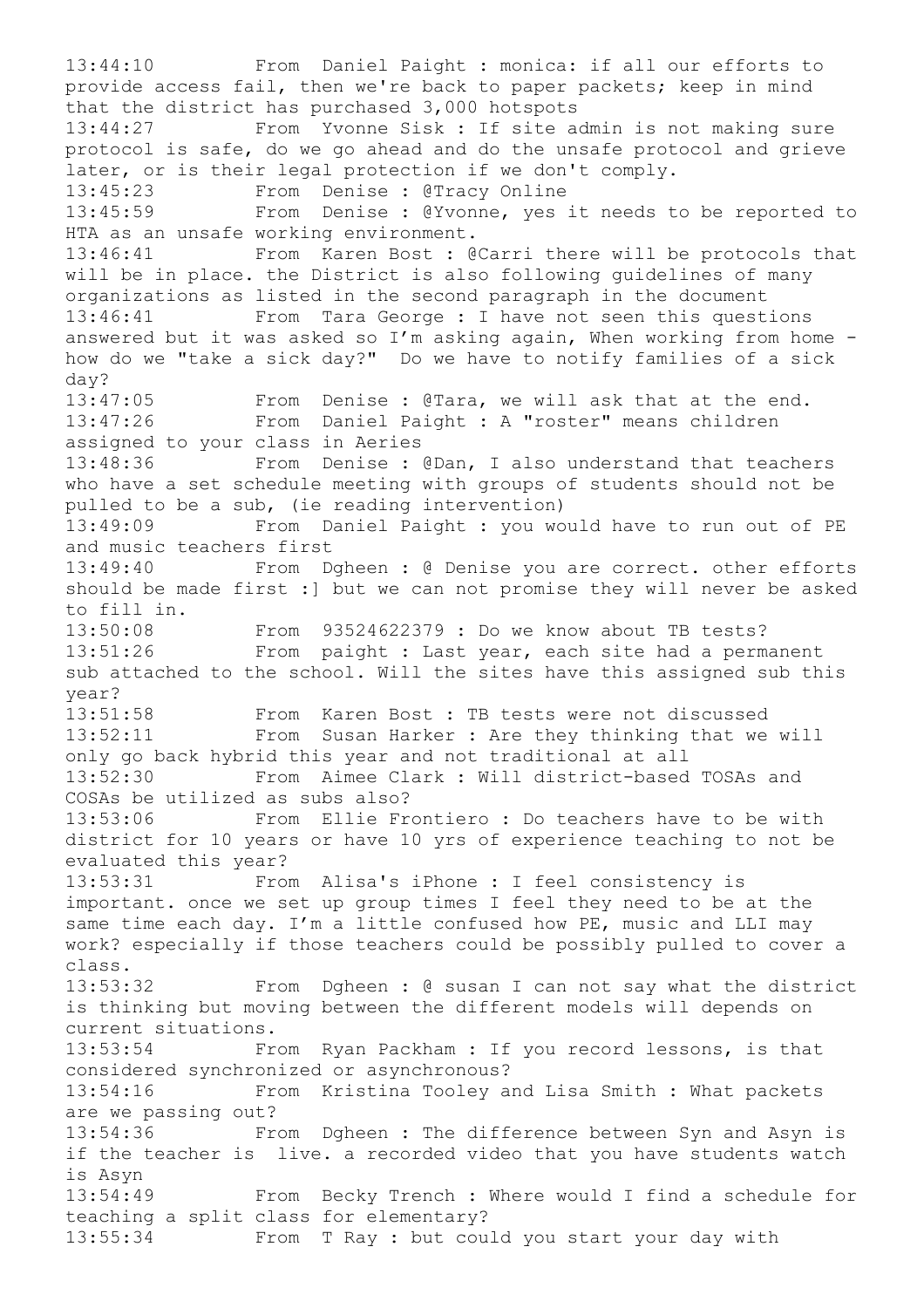asynchronous and have first synchronous meeting at 9:00?<br>13:55:43 From Karen Bost : Becky ae you asking From Karen Bost : Becky ae you asking about a combo? 13:55:46 From Dgheen : @ Ellie the Mou states with the district for 10 yrs. 13:56:11 From Becky Trench : Yes, I will be teaching a 2/3 combo this year 13:56:38 From Ryan Packham : How many minute each day need to be synchronized vs asynchronous? 13:57:44 From Denise : @alisa yes, scheduling at the site will need to be coordinated 13:58:05 From Sierra Richards : Are subs expected to teach Synchronistic? 13:58:35 From Val : For parents with multiple students and just one computer how will this work???? 13:58:38 From Gene Hernandez : Combo classes will be the most susceptible to being changed by enrollment volatility caused by always online clases. Be prepared to have your class collapsed. Just a heads up. (Fellow 2/3 combo teacher) 13:58:46 From Dgheen : @ryan the sync vs. async is outlined in the proposed schedule on pg 12 13:59:00 From Laura Anderson : Val: all HUSD students will be checking out a Chromebook 13:59:05 From Rudy Finale : Had to leave for a few minutes, did we discuss what we do when student does not have computer/internet? 13:59:07 From Dgheen : @ Val the district is providing chromebooks 13:59:22 From Laura Anderson : Rudy: All students will receive a CG 13:59:24 From Laura Anderson : CB 14:00:07 From Laura Anderson : Students without internet can get a district "hotspot" and if that is not an option, you will need to prepare packets 14:00:12 From Val : Is the District providing internet services? 14:00:20 From Becky Trench : Thank you,Gene 14:00:24 From Rudy Finale : Thank you. 14:00:28 From Kirsten : Will third graders be getting recorders for music at the beginning of the year? 14:00:53 From Laura Anderson : Val: Spectrum offered free internet durng the spring...district has 3000 hotspots to distribut 14:01:02 From Tonia Bramhall : What about Kindergarten minutes? 14:02:15 From Karen Bost : @Kirsten this is up to the District 14:02:42 From Ryan Packham : I don't see any specifics on how many of those 240 minutes need to be synchronous. 14:03:31 From Danko : I was looking for that too Ryan 14:03:39 From Karen Bost : Ryan there are no specific minutes to allow for teacher flexibility 14:03:53 From Dgheen : @Ryan you as the educator have the flexibility for specific min that need to be each as long as you follw Asyn and syn 14:05:01 From Tonia Bramhall : Are we allowed to use SeeSaw in place of Peardeck? 14:05:10 From Danko : Thanks for clearing that up<br>14:05:12 From Ann Kirkendall : tb tests due this 14:05:12 From Ann Kirkendall : tb tests due this year?<br>14:06:28 From Kirsten : Can you explain how subs will From Kirsten : Can you explain how subs will access our computers or teaching? Winchester School moved and I was not going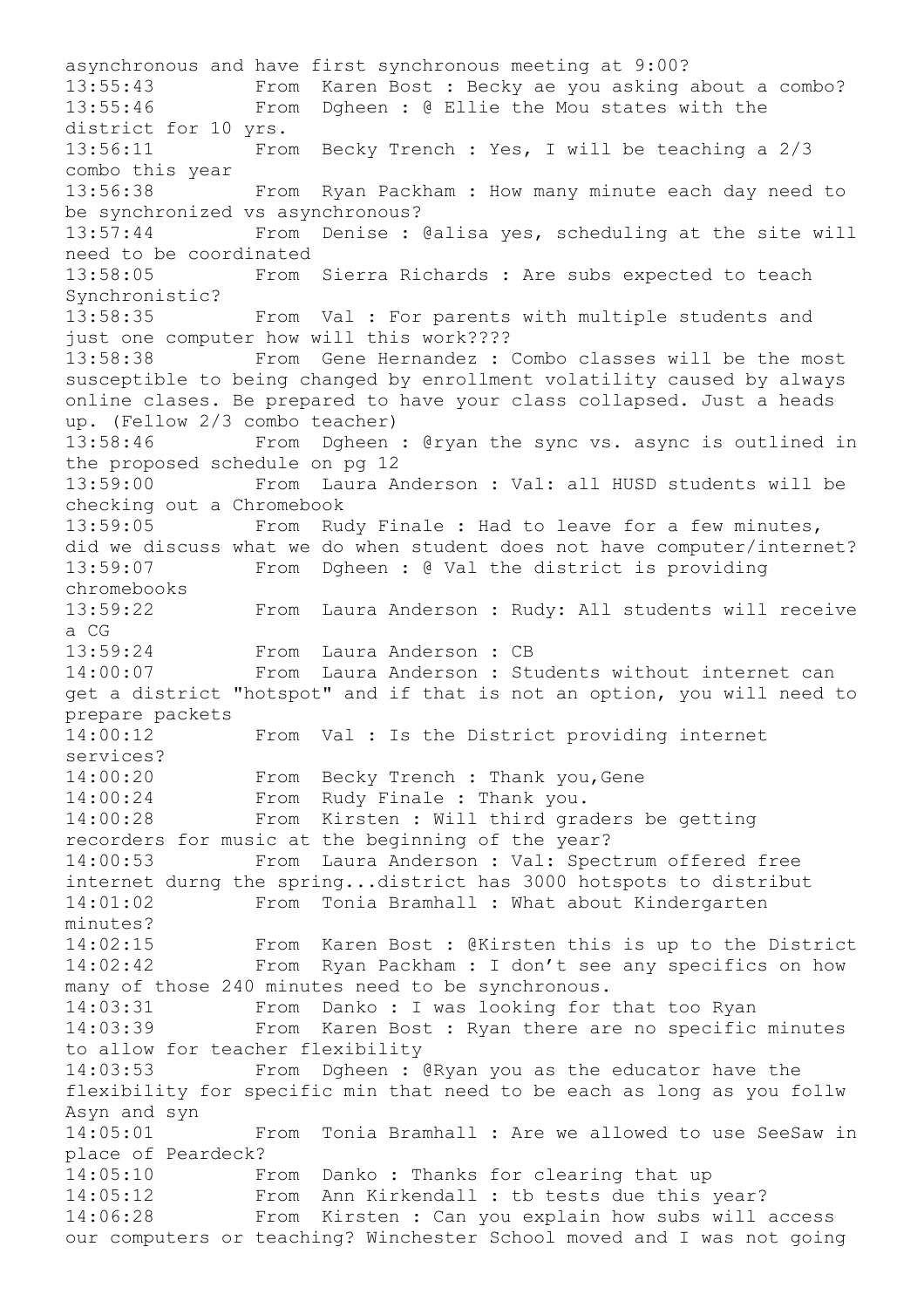to set up my classroom until it was safer to be on campus. Will the sub need to work in my classroom? 14:06:28 From Karen Bost : @ Ann not discussed but the state has not waived them when working with children 14:07:27 From Jennifer : The instruction time for 5th is 240 minutes, but this is at minimum, right? Not that I want to keep them all day, but there could be more instruction provided if needed, correct? 14:07:41 From Kim : I went to my primary doc for my TB test and they faxed the result to the DO. 14:07:42 From yvonne and or dave : Will aides be given laptops and training? 14:07:47 From Tonia Bramhall : I just got notified about my TB on my paystub. I went to Kaiser to got tested and then asked to fax my results. 14:08:24 From Denise : @ Jen, you still have to work your duty day. You could be available for questions. 14:08:37 From Dgheen : @Tonia thank you 14:08:52 From Jennifer : Yes, for like question or is a student needs extra help, right? 14:09:03 From DJames : TY Karen 14:09:34 From Tonia Bramhall : How can Kindergarten test one on one without family assisting the students? 14:09:49 From Denise : Jen- yes 14:11:04 From Mrs. Jones' iPhone : Are you allowed to split time between working at home and school site? Do we have to tell our admin where we will be working each day? 14:11:32 From Laura Anderson : Mrs Jones: yes.....let your admin know and use your personal lunch to get from school to home 14:12:53 From Ryan Packham : The district said they were putting together the first six weeks of lessons for us. What exactly does that mean? 14:13:14 From Tonia Bramhall : Duty Minutes? What are we doing in place of that if any? 14:13:40 From Tonia Bramhall : How about Kinder partner time? If our planning time just our time? 14:14:22 From Denise : Tonia- I believe all k will be extended day, so they will have an aide, but not partner. 14:14:51 From Danelle Nagy : I was part of the 3rd grade team to create plans. We planned a lot of ideas and mock plans but you will want to fine tune them to your style 14:14:59 From Tonia Bramhall : How do we have extended day with 180 minutes of instruction? 14:15:02 From Richard Juarez : Are the parents responsible for student engagement and work completion? 14:15:35 From Kirsten : Can you repeat what you said about subs and having rooms set up at Winchester School. I had background noise. 14:16:32 From Jason Chrest : @Kirsten: subs could be asked to report to a separate location to conduct a given class 14:16:33 From monicaplant : Ok I understand that computer learning all day is not good BUT so is not being able to social distance at 6 feet it should not stated to as "best we can" 14:16:50 From Ann Kirkendall : Since parents will be able to look in on what we are doing, and might not fully "understand" what it looks like in class or online, they may be extra critical. Will we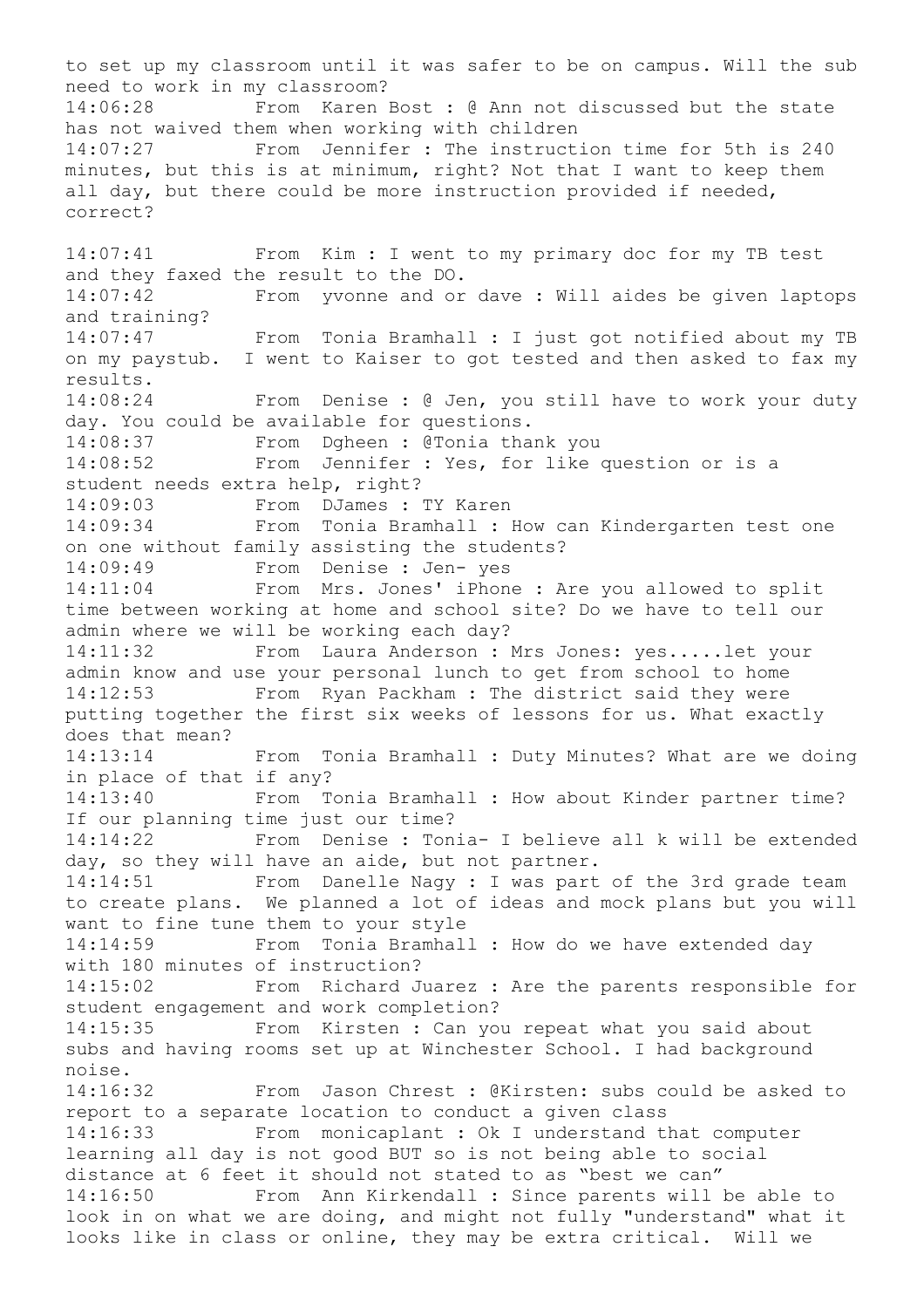have extra protection from being scapegoats, for lack of better words? 14:17:15 From Ms. Hernandez : Is the district going to provide supplies for students? Pencils etc... 14:17:23 From Karen Bost : 6ft is not a mandate for students. The 6ft is for staff from students 14:19:10 From monicaplant : Not trying to be disrespectful but we let the kids get sick? Social distance is for everyone. Please let me know where it states that kids don't have to be six feet social distance 14:19:11 From April Wayment : I saw that Kinder is to do 180 min of online time. What is the expectation for how the rest of our day is spent as TK/K teachers? and I'm assuming we are no longer doing "extended day"? 14:19:19 From Charlotte Callaway : Since we can't do testing in person for tris/initials for SPED, are we expected to wait to complete any testing until we return to campus? As far as I know, we don't really have options for online testing. 14:19:33 From DJames : head sets nnnice<br>14:20:11 From Ann Lind : GOOD IDEA!!! Head From Ann Lind : GOOD IDEA!!! Headsets! 14:20:21 From Kim : My chrome books were picked up yesterday, but they didn't take the headphones. Are we providing headphone? 14:20:27 From Alisa's iPhone : Do we know what supplies will be handed out? pencils, paper, scissors??? 14:21:11 From Debbie : Seems reasonable that we'll be taking equipment home to use? computers, charts, elmos? 14:21:12 From Deana Ackley : white boards and dry erase are needed for many math lessons. 14:21:15 From DJames : aides can do "break out" group<br>14:21:29 From April Wayment : can our Kinder aides be From April Wayment : can our Kinder aides be with us teaching from our classrooms? 14:21:37 From Laura Anderson : Alisa...schools are setting their own dates for distribution and most are the week before school from what I'm hearing 14:22:26 From Laura Anderson : Deana....there will be a "ghetto whiteboard" in CARE packages kids get....the page protector sleeve with cardstock inserted 14:22:30 From Karen Bost : @April it depends on what CSEA bargains 14:22:39 From Jennifer : I heard you talk about RSP time during asynchronously teaching, but did you talk about students who are pulled out for band, chorus, counseling, ect? Is this during instruction time and does it count towards this time? It seems it would be hard to make up this time. Sorry, if I missed it. 14:23:25 From Danelle Nagy : Jamboard in google is an awesome online whiteboard and if you use go guardian you can see what they are doing and then they can share it with you through google. 14:23:46 From Carri Palos : Jamboard is awesome and you can do so many cool things with it. 14:24:05 From Christi Hiner : Aides can create their own google classroom 14:24:07 From Alisa's iPhone : can we use zoom? 14:24:11 From Samantha McCrary : to what extent are we responsible for providing work to students that don't have or their internet doesn't work for an extended period of time 14:24:20 From Samantha McCrary : more specifically how do we get the work back from the student and will the district provide the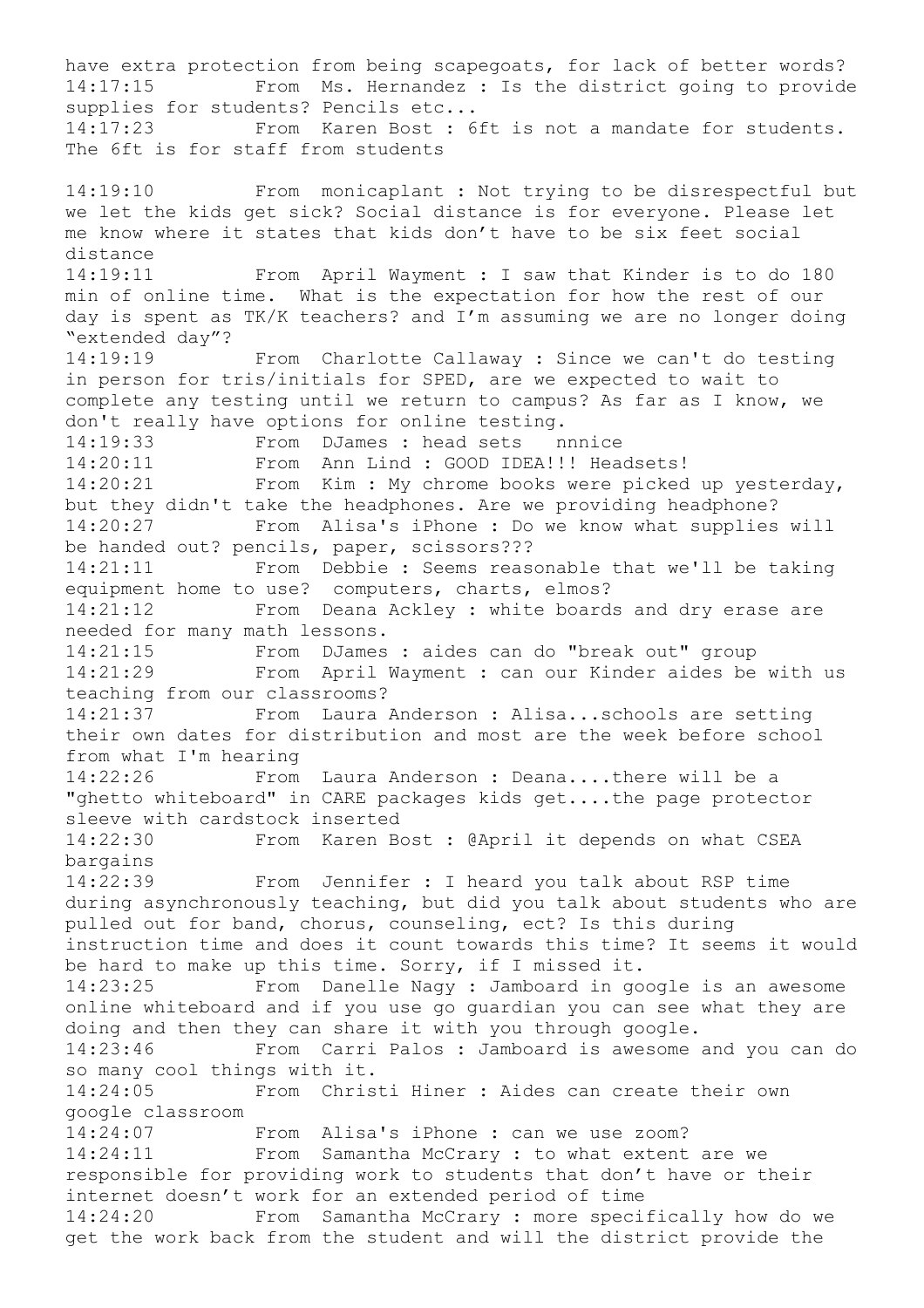materials 14:24:26 From bonnieholland : do the students have access to jam board on their chrome books? 14:24:37 From Laura Anderson : Alisa...no....Zoom ran into problems with CBs....you are asked to use Google Meets 14:24:39 From Tammy Null : Will students needing reading intervention be given a small white board and marker, magnetic letters, …? Unfortunately, they won't be able to receive the take-home books that were previously provided. They will only read the story during a lesson with me. 14:24:51 From Carri Palos : Jamboard is a Google app and they can access it in the waffle 14:24:51 From Carol : When the virtual academy is open . If a teacher signs up for virtual academy with a Doc. note will that teacher be put back onto distance learning academy? Will then be able to go back to hybrid in the event hybrid is happening? If there is not a position available what will be offered? What will happen if there is not a position available in the Virtual Academy? 14:25:13 From Danelle Nagy : @bonnie, yes. It is one of the nine dots in the corner on google 14:25:55 From bonnieholland : Thank you 14:26:18 From Samantha McCrary : I have the same question as Carol about the Virtual Academy 14:26:24 From Denise : Look for information on Reading Intervention in upcoming emails. 14:26:50 From Karen Bost : @ Carol that will be addressed in the interactive meeting 14:27:22 From Carol : Will It also be addressed in the MOU? I do not see that information available. 14:28:26 From Carol : @Karen is that interactive meeting the one that I need to set up with Jason Crest? 14:30:36 From DJames : good luck with that. hard enough with in person!!! 14:30:52 From Cheryl Richards : Are aides receiving training too in order to work virtually? 14:30:57 From pballinger : How can I get the recording of this meeting? 14:31:40 From Karen Bost : @ Cheryl the District will discuss with CSEA and we do not bargain for them 14:31:43 From DJames : has training been provided training for sped aides or any aides to date?? 14:31:56 From Stephanie Buri : What about getting packets to students who need name practice and small motor skills practice, etc. especially for younger children? 14:32:30 From Dgheen : @DJames the District will discuss with CSEA and we do not bargain for them 14:32:43 From Laura Anderson : Stephanie: it's my understanding that it will be difficult to arrange regular distribution to kids outside of using Google Classroom 14:32:46 From DJames : just curious.... 14:33:05 From Stephanie Buri : Thank-you 14:33:10 From Carri Palos : Thank you everyone for your help and answers! 14:33:17 From Susan Harker : Thank you 14:33:36 From DJames : thank you for this meeting. very helpful.